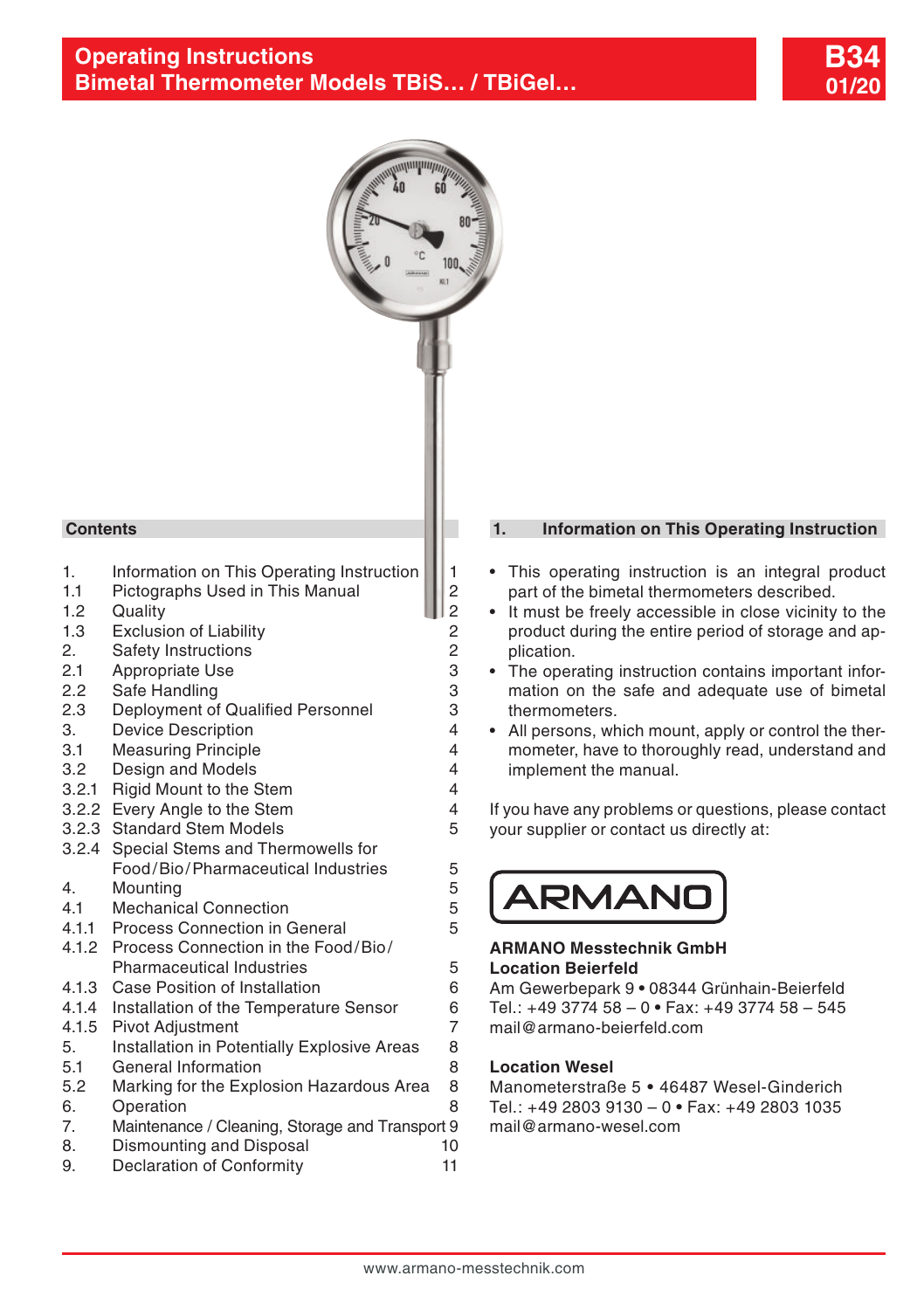### <span id="page-1-0"></span>**1.1 Pictographs Used in This Manual**

In this manual, pictographs are used as hazard warnings.

Particular information, instructions and restrictions designed for the prevention of personal or substantial property damage:



**WARNING!** Is used to warn you against an imminent danger that may result in personal injury or death.

**IMPORTANT!** Is used to warn you against a possibly hazardous situation that may result in personal, property or environmental damage.

 **CAUTION!** Is used to draw your attention to important recommendations to be observed. Disregarding them may result in property damage.

Passages in the text containing **explanations, information or advice** are highlighted with this pictograph.

The following symbol highlights **actions** you have to conduct or

**instructions** that have to be strictly observed.

### **1.2 Quality**

Bimetal thermometers are high-quality measuring instruments. The device family solely contains versions, which meet the demands on best operation and maximum safety. A manufacturing process certified according to DIN EN ISO 9001 guarantees the consistently high level of quality. Of course, it cannot be excluded completely that a product is defective or becomes damaged during the transport. In case of a complaint, this will be processed immediately. A detailed description of the damage helps us to identify the sources of product defects or product damage and to remedy them in the customer's interest (contact and support see page 1).

### **1.3 Exclusion of Liability**

We accept no liability for any damage or malfunction resulting from failure to follow the instructions in this manual, incorrect installation, inappropriate use of the device, construction types that are not suitable for the process, inappropriate operating conditions, unauthorised or unqualified personnel and unauthorised manipulations in and on the device.

### **2. Safety Instructions**

Bimetal thermometers are safe products that do not contain any dangerous, health- or environmentally damaging substances. When using bimetal thermometers, specific hazards arise whenever the process, in which the temperature is measured, is potentially hazardous.

The design of the port to the process and the selection of the suitable thermometer model decide upon safety and metrologically precise results.

For the design, comprehensive material in terms of data sheets and information on the website is available  $(\Rightarrow$  chapter 3 "Device Description").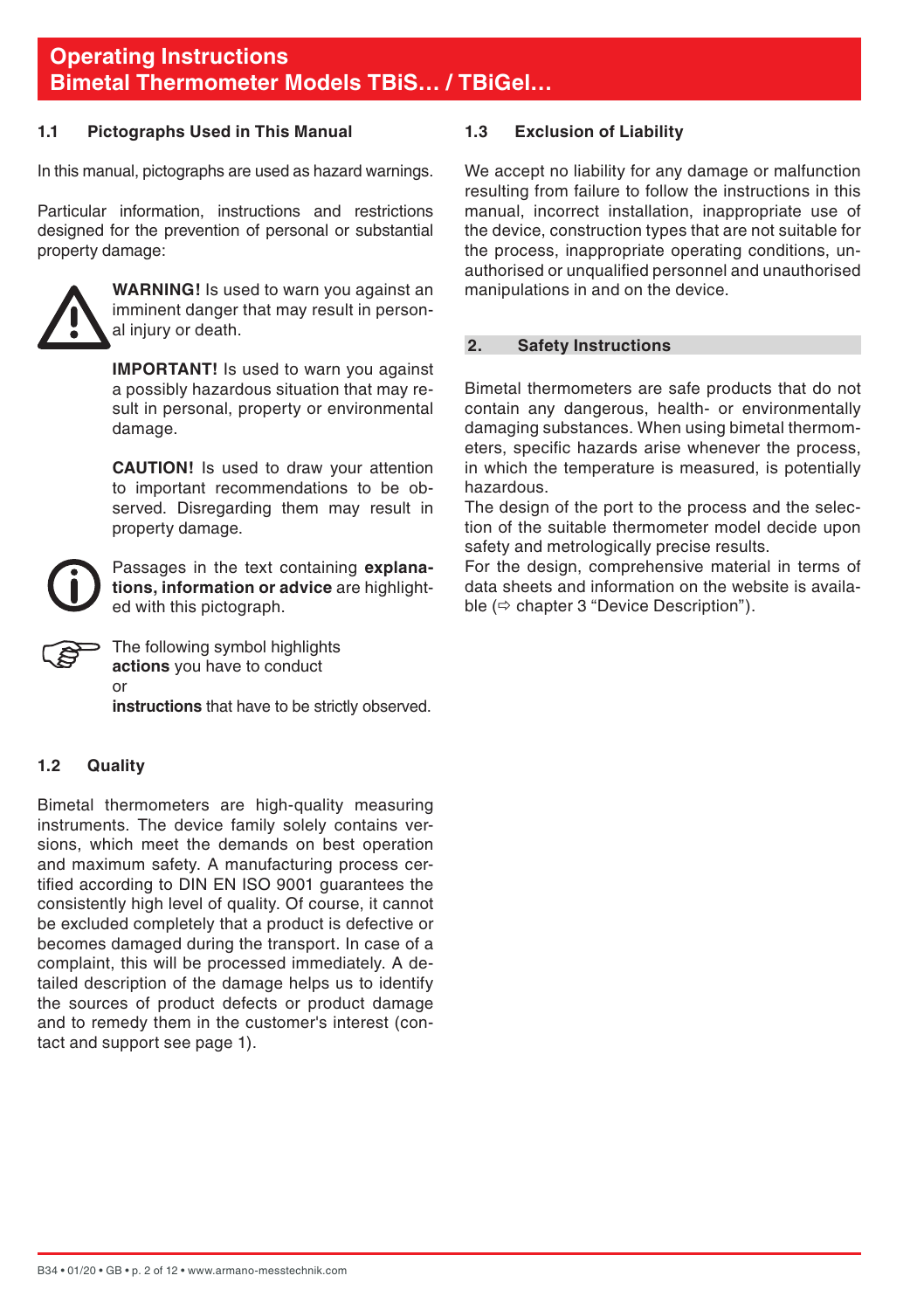### <span id="page-2-0"></span>**2.1 Appropriate Use**



 **IMPORTANT!** Thermometers with a construction type that is not suitable for the storage and application conditions, or which are applied outside their limitations. can cause severe accidents or damage!

- Medium, cleaning agent and surrounding atmosphere must not corrode the thermometer materials and sealings exposed to them.
- The degree of protection (DIN EN 60 529) of the thermometer has to be suitable for the operating conditions.
- If vibrations or shocks can occur at the operating site, only appropriate construction types shall be used.
- The thermometer has to be stored or mounted in a way that the permissible storage and ambient temperature does neither exceed the maximum nor falls below the minimum temperature.
- The minimum and maximum medium temperature has to be within the temperature range.
- Process connection and temperature sensor or thermowell have to be resistant to the physical process parameters (e.g. pressure, temperature, flow rate).
- Thermometers have to be free from visible damage or traces of unauthorised manipulation. Damaged or defective instruments need to be checked immediately and replaced if necessary.

### **2.2 Safe Handling**



**IMPORTANT!** Disregarding work, health and fire protection as well as negligent actions in connection with hazardous or hot substances can cause severe injuries, accidents or damage!

- In all work, the existing local laws, standards and regulations concerning the process, for accident prevention and safety at the workplace must be complied with.
- Labels and information on the thermometer must neither be removed nor covered.
- Mounting and dismounting shall not be carried out during ongoing processes if hazards are imminent due to process conditions, e.g. high pressures and temperatures.
- Used thermometers can be contaminated by residues of hazardous substances. In this case, actions according to the regulations for the substance itself have to be taken.
- Used thermometers, which are being reused, have to be free of adhering substances to prevent reactions with the medium, which could lead to personal, property and/or environmental damage.

### **2.3 Deployment of Qualified Personnel**



**IMPORTANT!** Unqualified, untrained personnel can cause severe injuries or damage.

The installation, commissioning, operation and maintenance of bimetal thermometers shall only be conducted by trained personnel, authorised by the operator. In addition to knowledge of measurement and control technology, also necessary expertise on the process on site is required. Existing directives, standards and regulations have to be applied within the scope of the corresponding work. This includes expertise in dealing with hazardous and aggressive media.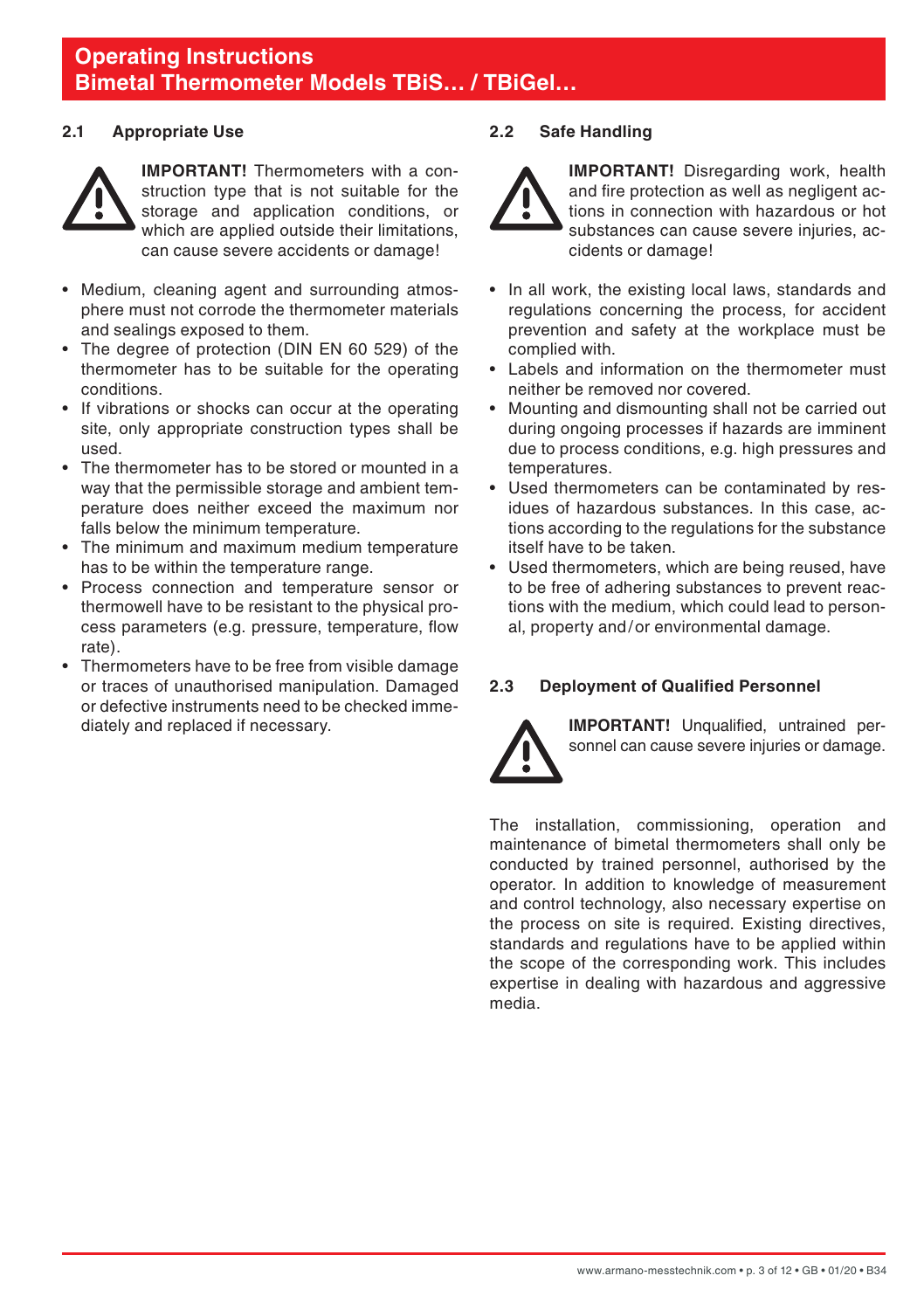### <span id="page-3-0"></span>**3. Device Description**

### **3.1 Measuring Principle**

Bimetal thermometers according to DIN EN 13 190 record the temperature with a bimetal coil in the stem. The temperature-dependent rotational movement of the bimetal is transferred to the actual value pointer.

General technical data and important information, amongst others for the metrologically accurate application, can be found in **model overview 8000 "Mechanical Temperature Measurement"** and in the **technical information sheet T08-000-031** (both accessible on our website).

### **3.2 Design and Models**

Bimetal thermometers consist of:

### **Case :**

(with indication elements) with selectable nominal case sizes and connections – depending on the model

### Temperature sensor **2**:

with selectable diameters, lengths and process connections – depending on the model

### **Connection:**

between case and temperature sensor: neck tube  $\mathbf{\Theta}$ , pivot  $\mathbf{\Theta}$ 

Dimensional data, nominal case sizes, suitable thermowells and further technical information on thermometer and stem models can be found in the listed data sheets, accessible on our website.

**3.2.1 Rigid Mount to the Stem**





Figure 1: TBiSCh 100, B4

Figure 2: TBiSChg 100rm, B4.1

| Basic model   Data sheet          |      |
|-----------------------------------|------|
| <b>TBiSCh</b><br><b>TBiSChG</b>   | 8101 |
| <b>TBiSChq</b><br><b>TBiSChgG</b> | 8102 |

### **3.2.2 Every Angle to the Stem**



Figure 3: TBiGelCh 100, B5

| Basic model   Data sheet              |      |
|---------------------------------------|------|
| <b>TBiGeICh</b>                       | 8111 |
| <b>TBiGelChg</b><br><b>TBiGelChgG</b> | 8112 |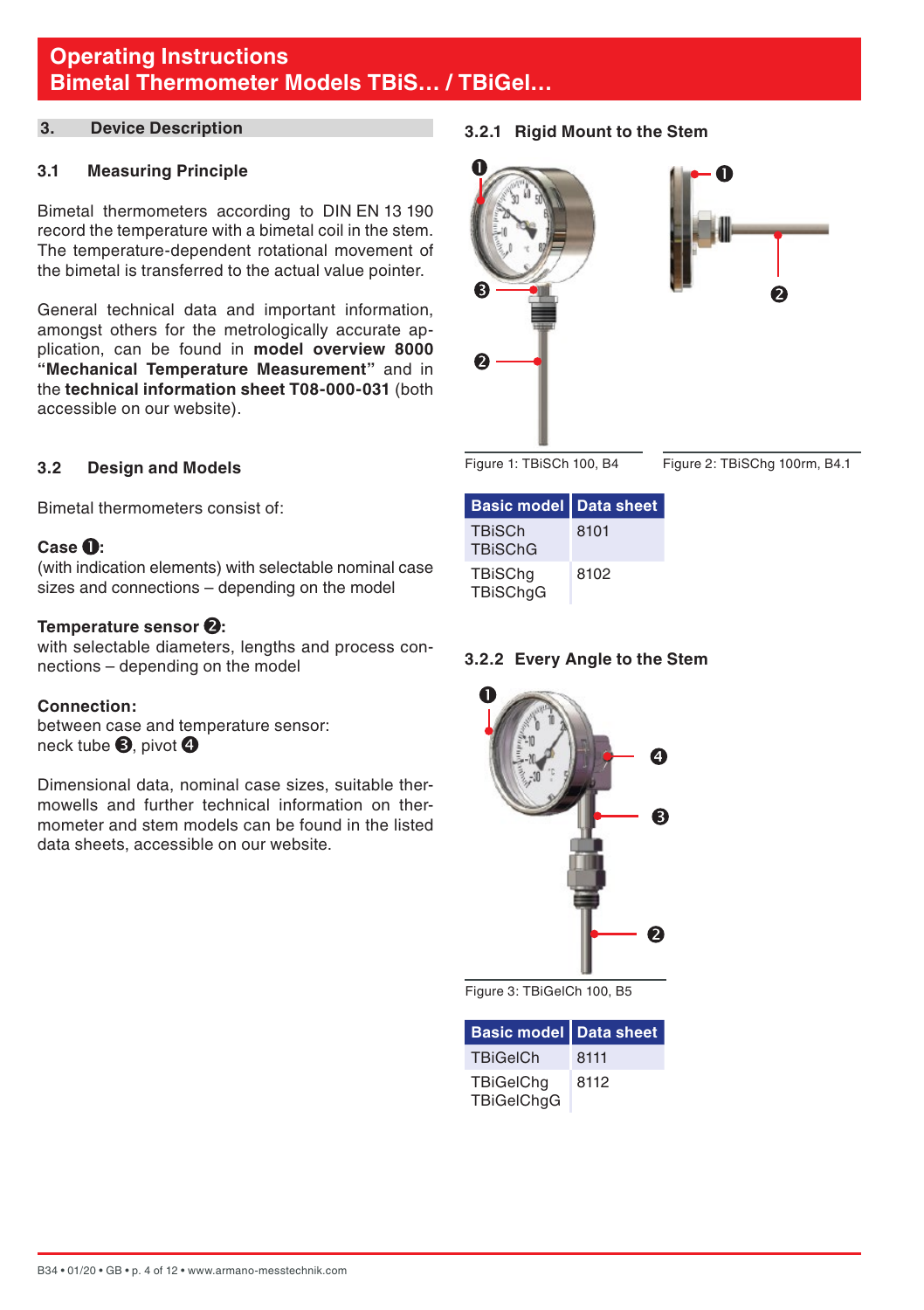### <span id="page-4-0"></span>**3.2.3 Standard Stem Models**

Description, data and suitable thermowells are part of the data sheets for the thermometers  $(\Rightarrow$  basic models).

| <b>Stem</b><br>model | <b>Process connection</b>                                          | Stem Ø<br>(mm) |
|----------------------|--------------------------------------------------------------------|----------------|
| <b>B1</b>            | plain, without screw fitting                                       |                |
| B <sub>3</sub>       | union nut                                                          |                |
| <b>B4</b>            | male thread, turnable<br>(against stop)                            | 6              |
| B4.1                 | male thread, rigid                                                 | 8              |
| <b>B5</b>            | male thread, clamping ring fitting<br>adjustable at the plain stem |                |
| <b>B6</b>            | male thread, turnable /<br>double male adapter                     |                |

### **3.2.4 Special Stems and Thermowells for Food/Bio/Pharmaceutical Industries**

### **Special stems for food/bio/pharmaceutical industries:**

### Upon request

| <b>Stem</b><br>model | <b>Process connection</b>          | Stem Ø<br>(mm) |
|----------------------|------------------------------------|----------------|
| B20.1/11/12 Clamp    |                                    |                |
| B <sub>20.3</sub>    | conical coupling and groove<br>nut | 10             |

### **Thermowells for food / bio / pharmaceutical industries:**

Data sheet: 8.8160

|                  | Thermowell   Process connection    | Stem Ø<br>(mm) |  |
|------------------|------------------------------------|----------------|--|
| SL 1/11/12 Clamp |                                    | 10             |  |
| SL 20.3          | conical coupling and groove<br>nut | 12             |  |
| SL <sub>6</sub>  | Varivent <sup>®</sup>              | 16             |  |

### **4. Mounting**

- Observe the instructions in chapter 2 of this manual. Prior to the installation of a thermometer, ensure that
- the construction type is suitable for the measuring point.
- vou do not install the measuring instrument during an ongoing process or you can safely intervene in the process.
- the measuring instrument is not damaged and fully functional.
- the temperature sensor or the thermowell is clean and free from any adhering impurities.

### **4.1 Mechanical Connection**

The mechanical connection of thermometers shall be carried out according to the general technical rules for the selected connection type.

When screwing in the thermometer, do not exert any force on the case. Hold turnable sockets and union nuts at the neck tube while screwing in.

### **4.1.1 Process Connection in General**

- Cylindrical screw fittings: gaskets made of appropriate material (standard: aluminum or copper gaskets)
- Conical screw fittings: (e.g. NPT) sealing in the thread by using appropriate sealants, e.g. PTFE tape
- Sealing materials have to be compatible with the specific process. Necessary approvals and resistances are to be regarded.

### **4.1.2 Process Connection in the Food/Bio/Pharmaceutical Industries**

Connections in the food/bio/pharmaceutical industries as well as aseptic connections can only be applied in a hygienic design if the port to the process has a hygienic design as well. The process connection has to be designed in a way, which allows a complete self-draining of the medium. After draining processes, no residues shall remain at the junction.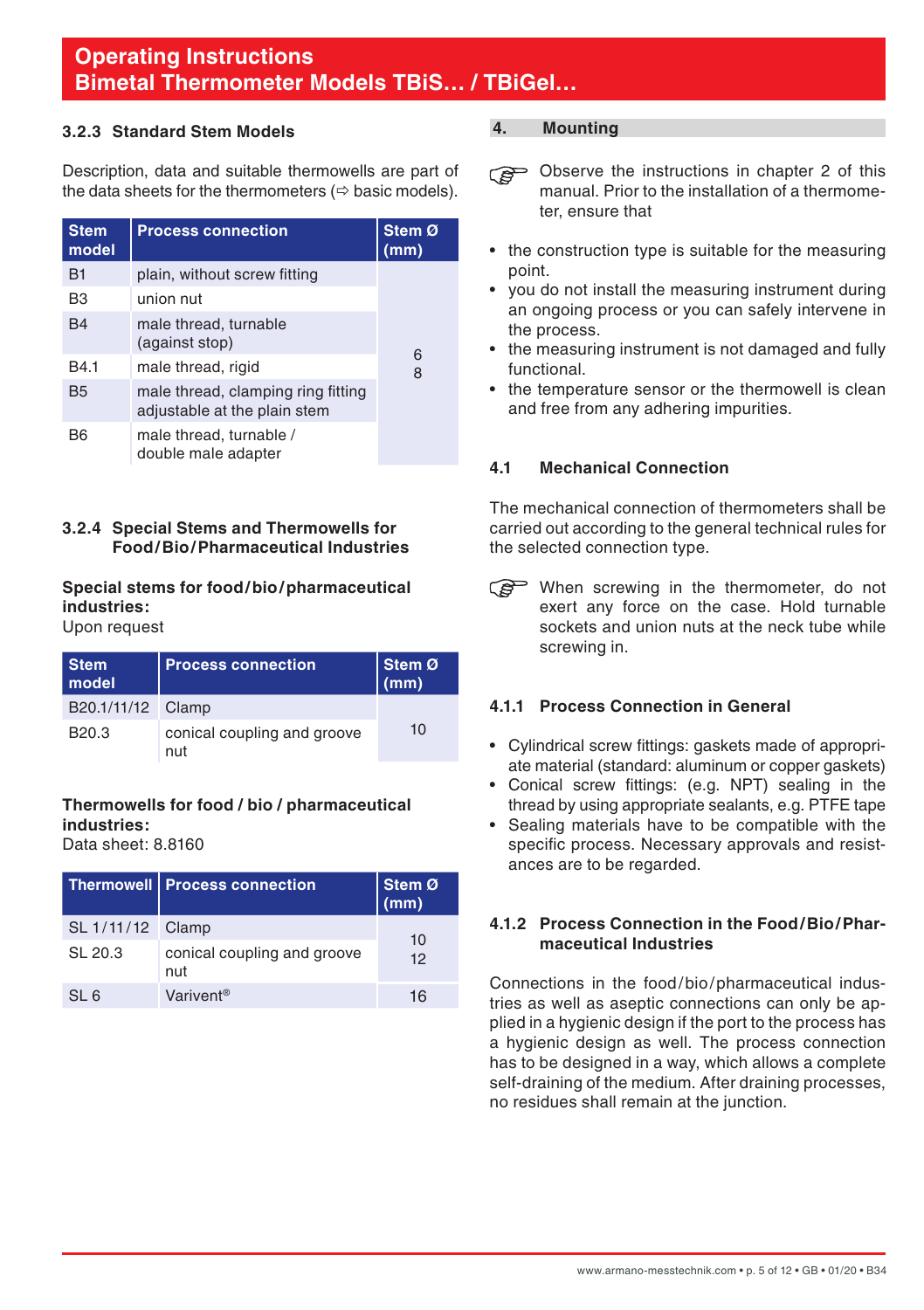- <span id="page-5-0"></span>• Dead spaces have to be avoided or kept very small. It must be ensured that cleaning media reach all parts up to the junction with the required operating temperature. Areas that cannot be cleaned, or in which residues remain, are to be precluded.
- Form and materials of sealings and the engineering design of the sealing grooves on the process side have to comply with the approvals and the regulations, standards and directives applying at the installation location. Installation gaps shall tend to zero to avoid bacterial growth in the best possible manner.
- EHEDG certifications for temperature sensor and thermowell connections only apply in connection with sealings and junctions on the process side, which are compliant with the following EHEDG guidelines:
	- Doc. 10: "Hygienic design of closed equipment for the processing of liquid food"
	- Doc. 37: "Hygienic design and application of sensors"

Particularly note:

- Connections of temperature sensors and thermowells are only certified according to EHEDG if the length of the dead space (L) is shorter than the diameter of the connection (D) minus stem diameter (dF): L < (D − dF)! (Doc. 10)
- For clamp connections, the EHEDG certification is only valid in combination with sealings approved for EHEDG. The approval is limited to the tube dimensions (nominal widths), for which suitable sealings are available on the market. (Until the entry into our data sheets, a list with information on available nominal widths is available via the contact addresses on page 1 of this operating instruction.)



 Temperature sensor and thermowell connections with EHEDG certification comply with the EHEDG position paper for approved couplings, using special sealings, which are listed as applicable or welded in (available on the EHEDG website www.ehedg.org).

### **4.1.3 Case Position of Installation**

- Dial and numbers have to be aligned vertically
- Other positions of installation upon agreement: with indication of the corresponding position symbol (according to DIN EN 13 190) on the dial!

### **4.1.4 Installation of the Temperature Sensor**



 The active stem length (La) has to be immersed sufficiently in order to determine the medium temperature exactly. The following relation applies:

### **immersion depth** ≥**La+2.5xdF**

 Measuring errors can occur if the immersion depth is smaller than this value.

| La (mm)            |                    |
|--------------------|--------------------|
| $\varnothing$ 6 mm | $\varnothing$ 8 mm |
| 70                 | 60                 |
| 60                 | 40                 |
| 40                 | 40                 |
|                    |                    |

e.g. −30 / +50 °C ≙ **∆**T = 80 K

- An installation too close to the walls of vessels or in dead spaces of pipes is to be avoided if this is not the actual purpose of the measurement.
- When using thermowells, the thermal resistance between outer stem wall and inner thermowell wall can be reduced by means of a thermal contact agent.



**WARNING!** Do not fill in the thermal contact agent into hot thermowells. Otherwise, the spurting agent might cause injuries.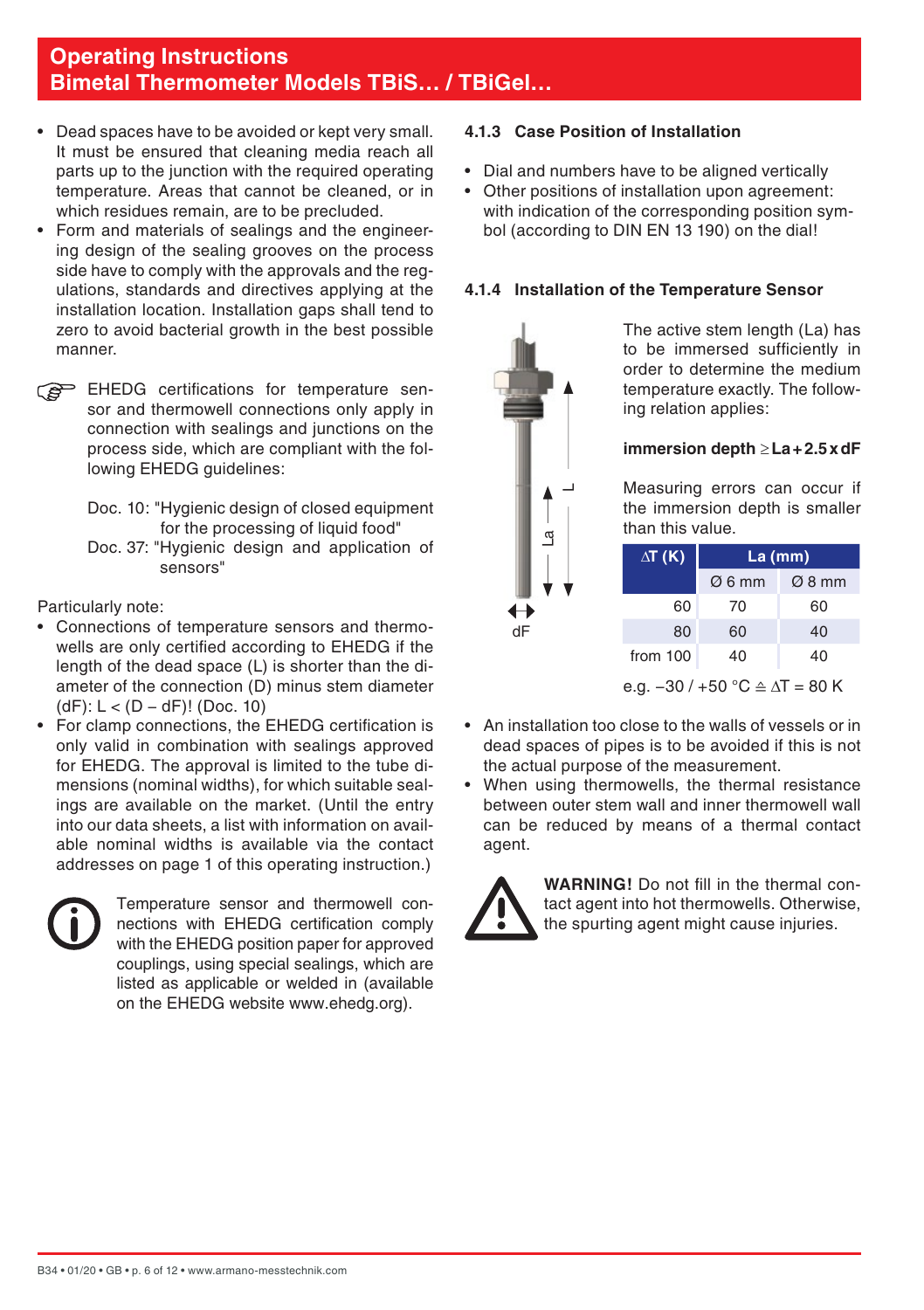### <span id="page-6-0"></span>**4.1.5 Pivot Adjustment**

- Prior to any adjustment: Loosen the retaining screws of the pivot!
	- $\Rightarrow$  figure 4
- $\mathbf{D} \rightarrow$  Bring the pivot into a straight position and tighten the two short retaining screws hand-tight.
	- $\rightarrow$  Align the pivot to the case and tighten the long retaining screws hand-tight.
- $\bigodot$   $\rightarrow$  To bend the stem, loosen the short retaining screws and set the required angle.
	- $\rightarrow$  Lock the pivot adjustment by tightening the retaining screws.

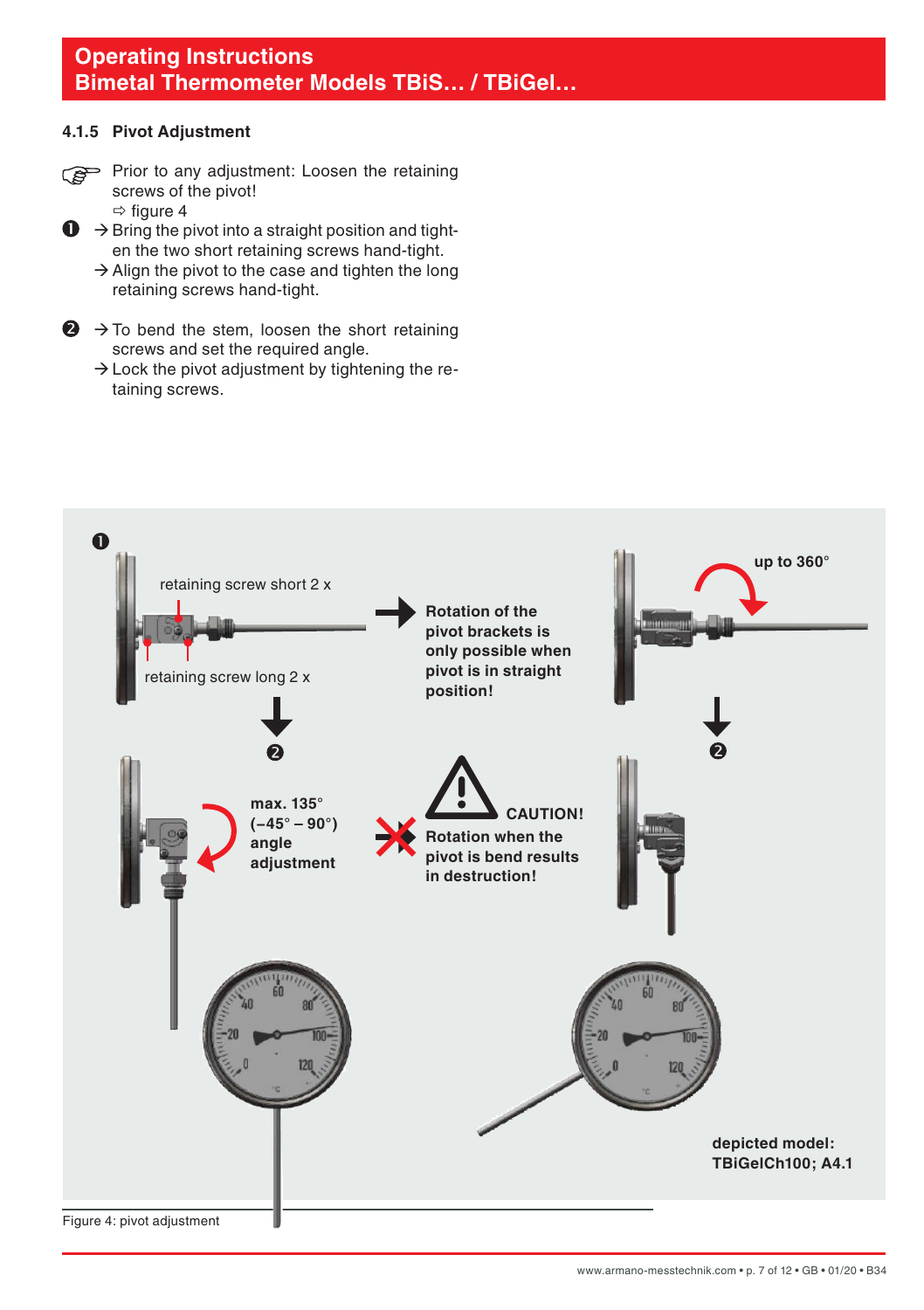### <span id="page-7-0"></span>**5. Installation in Potentially Explosive Areas**

### **5.1 General Information**

Mechanical temperature measuring instruments do not have any potential ignition sources during its intended operation. Versions made of stainless steel with instrument glass (laminated glass or tempered safety glass) are suitable for the application in areas of category 2 and 3 according to ATEX directive 2014/34/EU.

### **5.2 Marking for the Explosion Hazardous Area**

Thermometers without limit switch contact assembly are marked as follows for the application in explosion hazardous areas:

### Example: Thermometer model TBiSCh 100



(content obligatory, free layout)

If you have any problems or questions, please contact your supplier or contact us directly.

### **6. Operation**

Safe operation is ensured, when the instrument is properly installed.

For precise readability, the instrument should be installed at eye level.

### **Ambient temperatures:**

Permissible ambient temperatures:

| • Standard conditions:       | $-40/+60 °C$                |
|------------------------------|-----------------------------|
|                              | $(-40/ + 140 °F)$           |
| case filling with glycerin:  | $-20/+60 °C$                |
|                              | $(-4/ + 140 °F)$            |
| Reference temperature range: | $+23 °C + 2 °C$             |
|                              | $(+73.4 \pm 3.6 \degree F)$ |
|                              |                             |

### **Indication adjustment:**

It is possible to adjust the pointer (4 % of the temperature range) of the following models.

Models TBiSCh… /TBiGelCh… (bayonet ring)

- Loosen the bayonet ring by turning to the left and open the case
- Carefully turn the pointer at the pointer bushing with a screwdriver until it reaches the reference value
- Close the case and tighten the bayonet ring by turning to the right

Models TBiSChg… /TBiGelChg… (crimped-on ring) There is an adjusting screw on the back.

Carefully turn the dial with a hexagon wrench SW 6 until the pointer reaches the reference value.

 Do never make any indication adjustments **PED** on your own if you cannot carry out a comparative measurement. You are not eligible for a free correction in case of an incorrectly performed indication adjustment.

### Comparative measurement:

 The indication is compared to a calibrated standard on at least 3 evenly distributed points of the measuring range. In the standard case, the values are measured at the lower range value, medium range value and upper range value.

 The temperature at the temperature sensor both of the thermometer to be checked and of the standard must be identical at the time of measurement.

 All measuring values have to be determined at identical reference temperature.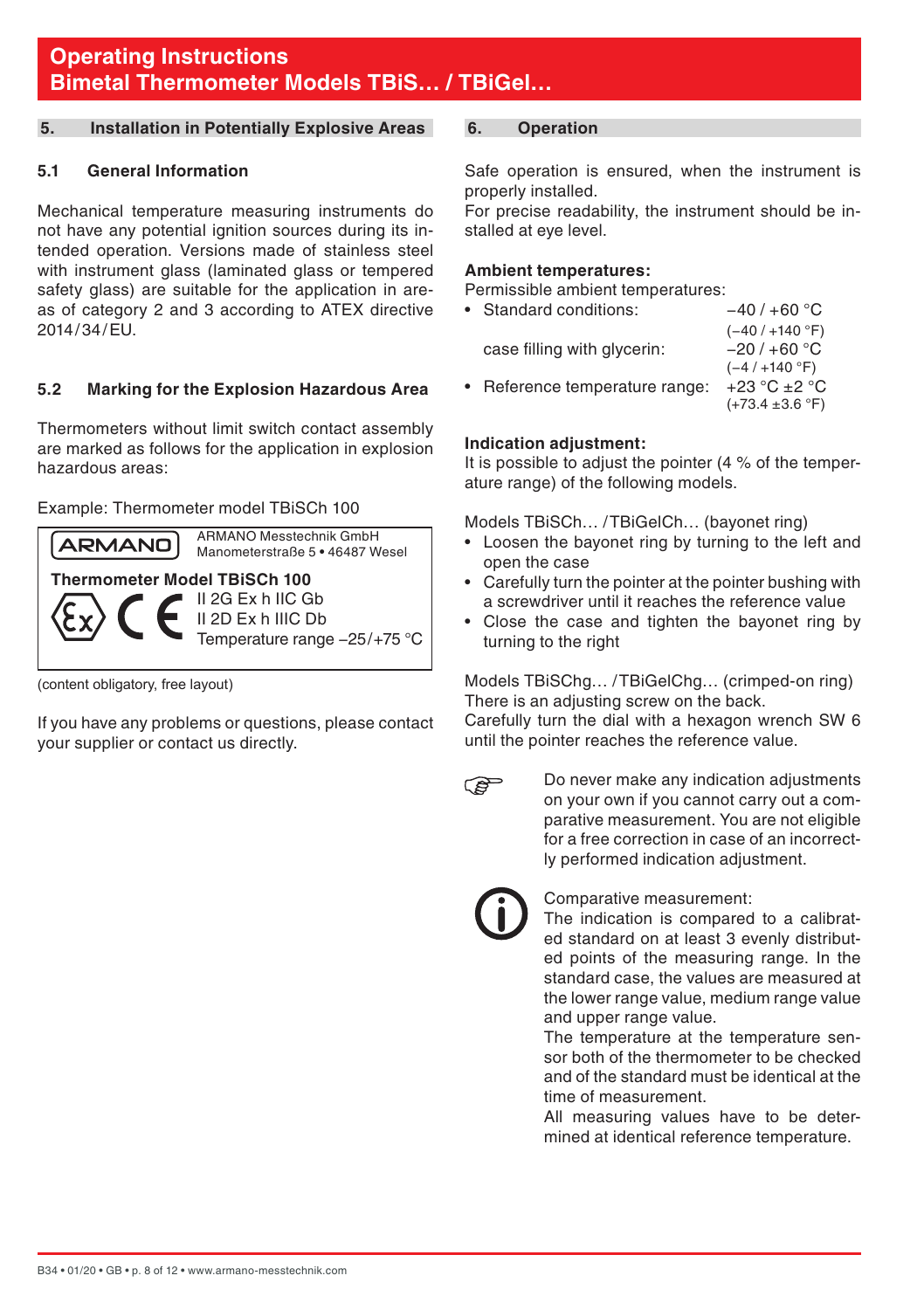### <span id="page-8-0"></span>**7. Maintenance / Cleaning, Storage and Transport**



### **CAUTION! Material damage and loss of warranty!**

 Any modifications or interventions in the device, made by the customer, might damage important parts or components. Such intervention leads to the loss of any warranty and manufacturer's responsibility!

 $\rightarrow$  Never modify the device or perform any repairs yourself.

### **Maintenance:**

Bimetal thermometers are maintenance-free. They do not contain any elements that can be replaced or repaired by the user. A regular functional check is recommended. The accuracy verification can be carried out according to the description in chapter 6 or as service by the manufacturer.

Please contact the supplier or the manufacturer for inspections and repairs.

### **Cleaning:**

The non-installed components of the thermometer can be cleaned with a cloth or a soft bristled brush and appropriate cleaning agents.

Process connections with Varivent connection are designed for CIP cleaning. The measuring range and the optionally agreed excess temperature resistance of the thermometer must be higher than the maximum process cleaning temperature.



 **CAUTION!** Cleaning agents, which damage the outer materials of thermometers (sealings, windows, etc.), or which are applied with too high pressure, can be the reason for the ingress of substances that impair or destroy the material and the function.



 Please pay attention to the degree of protection of your thermometer when cleaning!

### **Storage and transport:**



**CAUTION! Improper transport and inappropriate storage can destroy the device and cause considerable property damage.** Please inspect the transport packaging and the delivered items immediately upon their receipt to determine their integrity, completeness and conformity with the delivery documents. Any deficiencies are to be reported immediately.

### **Storage:**

• Permissible storage temperature: −40 / +70 °C (−40 / +158 °F) with damping fluid:  $-20/770 °C$ 

- (−4 / +158 °F)
- If possible, store the instrument in its original packaging.
- If possible, remove the packaging not until installation of the device.
- Store the instruments in a dry place, not exposed to direct sunlight or UV light.
- The storage temperature of the instruments should not fall below or exceed the permissible temperature limitations, specified in the data sheets.

### **Transport:**

- Please use a suitable packaging for the transport (if possible, the original packaging) with adequate padding material.
- Do not throw the instruments even when packed.
- Protect the packed instruments from moisture.
- Provide relevant transportation instructions on the packaging.

The packaging can be disposed of as waste paper. For further transport or returns, the instrument must be sufficiently protected against damage.

Please note the information provided on the thermometer.

- **Protect the thermometers from vibrations and** shocks! These might falsify the indication even if no external damage is visible!
- Thermometers and thermowells with healthand environmentally damaging contaminations have to be packed securely and have to be labelled prior to storage and transport.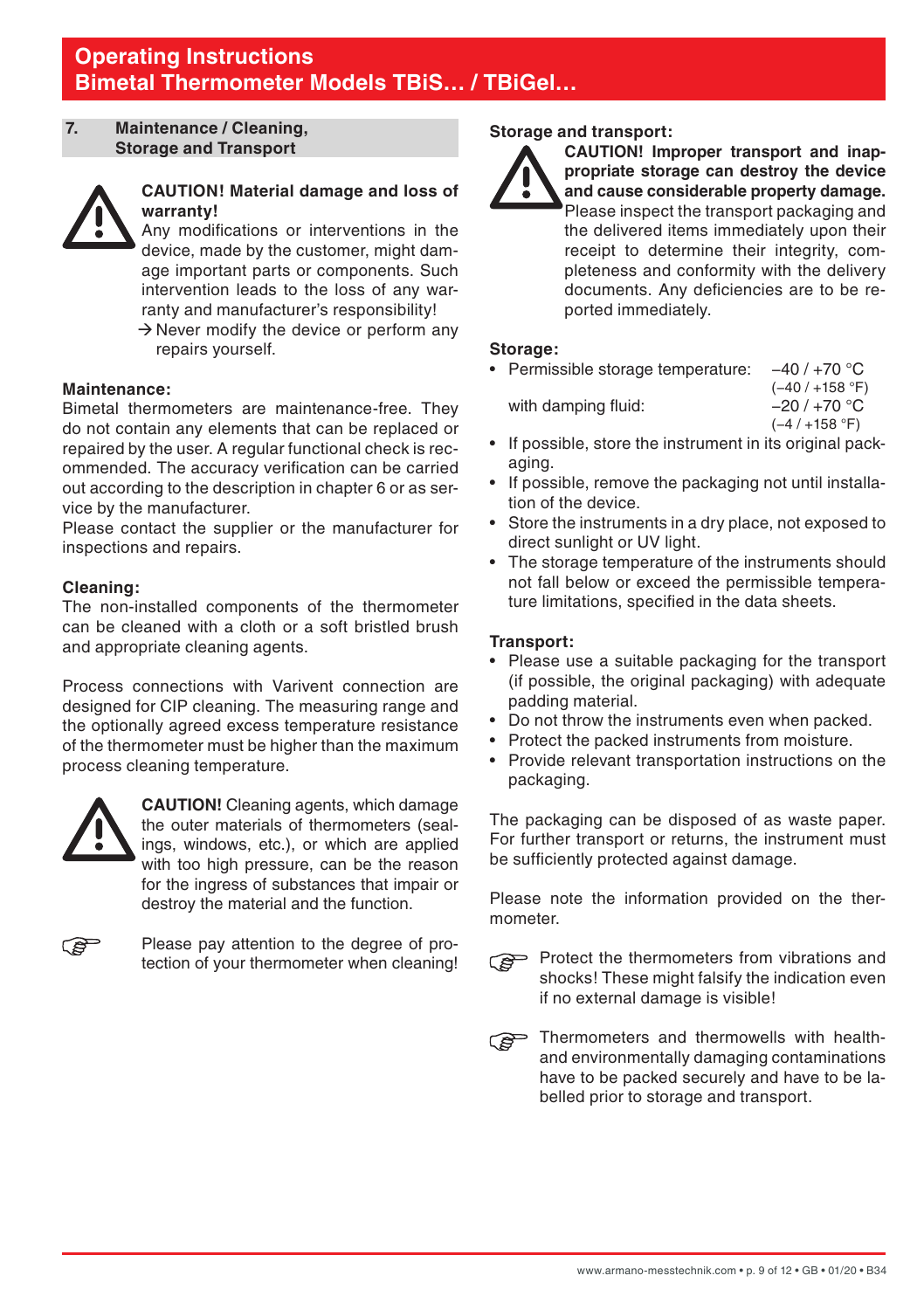### <span id="page-9-0"></span>**8. Dismounting and Disposal**



### **WARNING! Risk of injury!**

Never remove the device from a system in operation.

 Make sure that the system is switched off professionally.

### **Dismounting:**

Observe the instructions in chapter 2 of this manual. Prior to the deinstallation of a thermometer or thermowell, ensure that

- the process is shut down and unpressurised.
- the temperatures are neither too high nor too low.

Protect yourself from adhering or leaking hazardous substances and states, e.g. harmful gases or radiation.

### **Disposal:**



### **NO DOMESTIC WASTE!**

 Bimetal thermometers comprise various materials. They shall not be disposed of together with domestic waste.

**Please regard local prevailing national and in**ternational laws and regulations!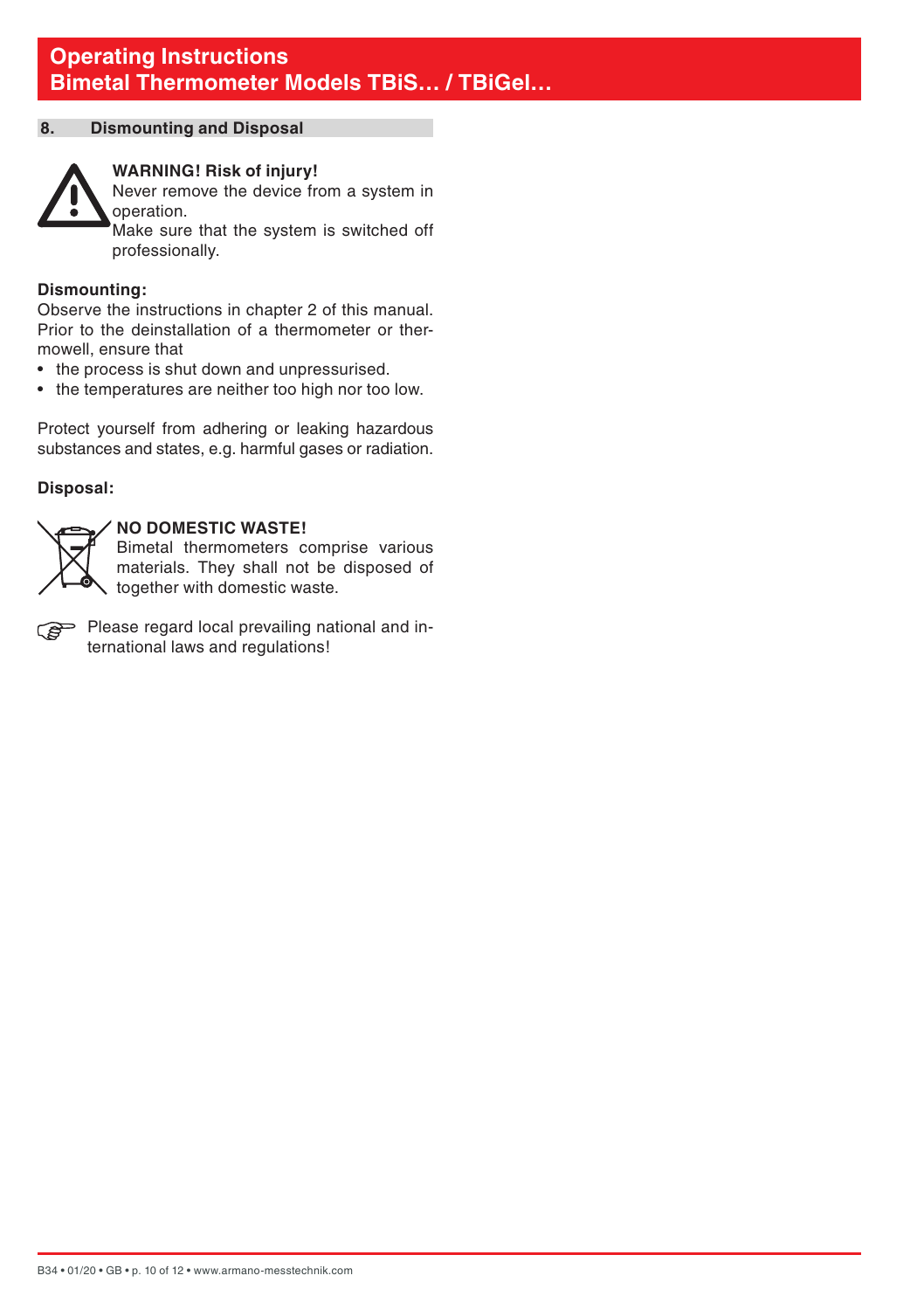#### <span id="page-10-0"></span>**9. Declaration of Conformity**

#### **EU-Konformitätserklärung nach DIN EN ISO/IEC 17 050-1**

### *EU Declaration of Conformity according to DIN EN ISO / IEC 17 050-1*

Für die nachfolgend bezeichneten Erzeugnisse

**MANOMETER**

**Typen RCh…, RSCh…, RChg…, RQ…, RF…, Pm…, PCh…, PSCh…, PsP…, D(i)RCh…, DiRZCh…, DiKPCh…, KPB…, KPCh…** 

**THERMOMETER Typen TBi…, TSChg…, TGelChg…, TFChg…, TA…, TSCh…, TGelCh…, TF…, TRCh…**

#### **ohne Grenzsignalgebern**

wird hiermit erklärt, dass sie den wesentlichen Schutzanforderungen entsprechen, die in der nachfolgend bezeichneten Richtlinie festgelegt sind:

RICHTLINIE 2014/34/EU DES EUROPÄISCHEN PARLAMENTS UND DES RATES vom 26. Februar 2014 für Geräte und Schutzsysteme zur bestimmungsgemäßen

Verwendung in explosionsgefährdeten Bereichen – kurz:

#### **ATEX-Richtlinie**

Zur Beurteilung der Erzeugnisse hinsichtlich der Richtlinie wurden folgende Normen herangezogen:

*We hereby declare for the following named goods*

*PRESSURE GAUGES Models RCh…, RSCh…, RChg…, RQ…, RF…, Pm…, PCh…, PSCh…, PsP…, D(i)RCh…, DiRZCh…, DiKPCh…, KPB…, KPCh…* 

*THERMOMETERS Models TBi…, TSChg…, TGelChg…, TFChg…, TA…, TSCh…, TGelCh…, TF…, TRCh…* 

*without Limit Switch Contact Assemblies*

*that they meet the essential protective requirements, which have been fixed in the following directives:*

*DIRECTIVE 2014/34/EU OF THE EUROPEAN PARLIAMENT AND THE COUNCIL from February 26, 2014 relating to equipment and protective systems intended for use in potentially explosive atmospheres – short:*

#### *ATEX Directive*

*The following standards have been used to assess the goods regarding the directive:*

 **DIN EN 80079-36:2016-12 DIN EN 1127-1:2019-10 DIN EN 80079-37:2016-12**

Kennzeichnung:

 II 2G Ex h IIC Gb  $C \in \langle \xi_x \rangle$  II 2G Ex h IIIC Gb

Temperaturbereich: −25 °C\* / +75 °C

\* optional bis −60 °C, je nach Gerätetyp und Anforderung



 *II 2G Ex h IIC Gb*  $\epsilon$   $\epsilon$   $\langle \epsilon_{\rm x} \rangle$  *II 2D Ex h IIIC Db* 

*Temperature range: −25 °C\* / +75 °C*

*\* optionally up to −60 °C, depending on model and requirement*

Diese Erklärung wird verantwortlich für den Hersteller: *This declaration is issued under the sole responsibility of the manufacturer:*

abgegeben durch/*by* **ARMANO Messtechnik GmbH**

Grünhain-Beierfeld, 2019-12-18

l

104 EU-Konformitätserklärung ATEX RM PM Di K T ohne GSG Ausg. 12/19

mitätserklärung ATEX RM PM

Konfo â ă

 $12/19$ Ausg. GSG. j DIKT

> **Bernd Vetter** Geschäftsführender Gesellschafter/*Managing Director*



**ARMANO Messtechnik GmbH Standort Beierfeld** Am Gewerbepark 9 08344 Grünhain-Beierfeld Tel.: +49 3774 58 – 0 Fax: +49 3774 58 – 545 mail@armano-beierfeld.com

**Standort Wesel** Manometerstraße 5 46487 Wesel-Ginderich Tel.: +49 2803 9130 – 0 Fax: +49 2803 1035 mail@armano-wesel.com

www.armano-messtechnik.de